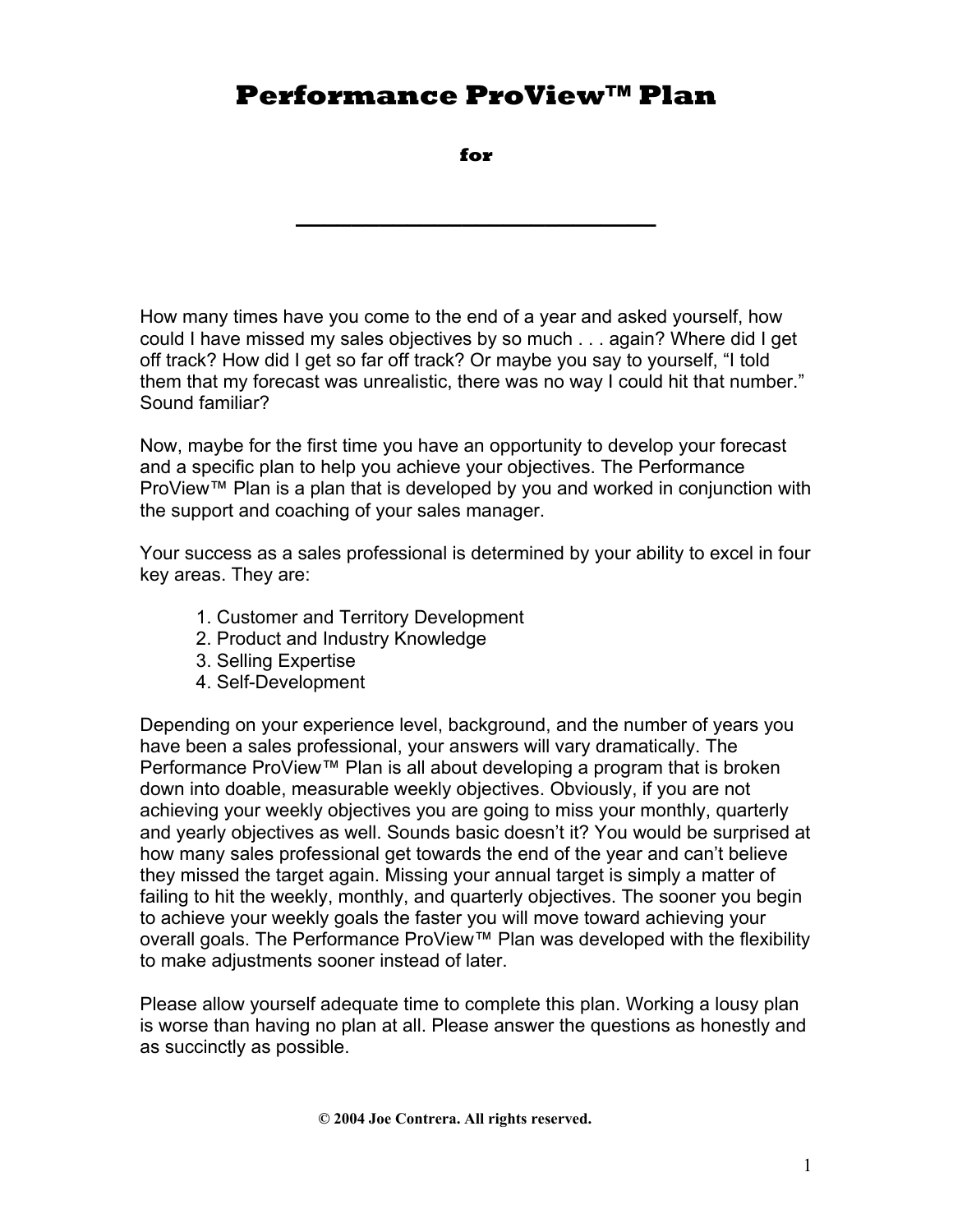

*Question #1: How much money do you want to make next year?* 

Goals are those targets or objectives we strive to achieve. They give us a sense of direction, a sense of purpose, a path. They guide our intentions, and they help us to stay moving forward because there's an end in sight. Without goals, direction, and intention, a person can wander mindlessly from sales call to sales call going through the motions, but not achieving their objectives. It feels like you are working hard, in fact you might be working harder than you need to. When you are focused, intentional, and purposeful, you don't waste energy and time on tasks that don't help you to achieve your goals.

### **Bottom line: YOU ARE MORE EFFECTIVE**.

Your goals must be meaningful to you. When they're not, it is rarely ever achieved. It's your choice. There are two types of goals, primary and stretch. You need to schedule and complete both types of goals on a weekly basis.

The primary goals are the things you need to do on a consistent basis to achieve your target. They are typically measured on a weekly basis. The stretch goals are two tasks that stretch you beyond your comfort zone. Stretch goals can change on a monthly basis dependent on the direction you feel you need to take. These stretch goals allow flexibility to adjust for variables such as your level of experience, length of time in the territory, volatility in market conditions, etc.

Your weekly goals are a combination of your primary and stretch goal broken down into smaller chunks so you can track your progress. Here are some examples of the different types of goals related to the Customer and Territory Development section: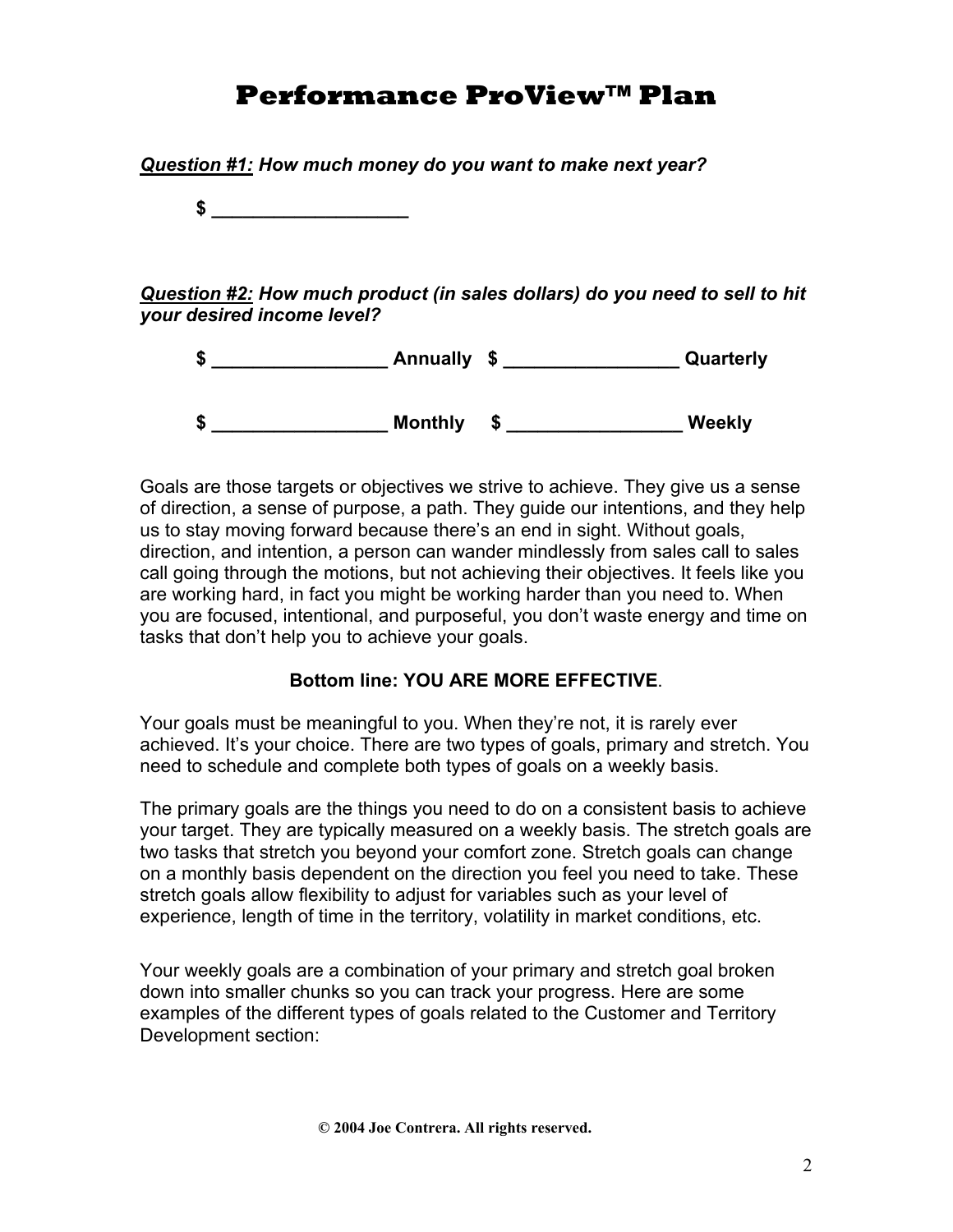#### **Primary Goals:**

- 1. Get appointments with eight new accounts per month (2 new accounts per week)
- 2. Make 100 sales calls per month (25 calls per week)

**Stretch Goals:** (i.e. based on expanding into a new market with a new product line):

- 1. Make 25 prospecting phone calls into tech market with the new XYZ product line per month.
- 2. Make four product presentations to tech market per week.

Now that you understand the difference between primary and stretch goals you can start developing the plan to hit your objectives.

#### *Question #3: What actions do you need to take in each of the four core areas to achieve your sales goals and how often (weekly, monthly etc) do they need to happen?*

- 1. **Customer and Territory Development:**
	- **I. Primary Goals**

| ີ<br>а |  |
|--------|--|
| b      |  |
| C.     |  |
|        |  |

- **II. Stretch Goals** 
	- a. \_\_\_\_\_\_\_\_\_\_\_\_\_\_\_\_\_\_\_\_\_\_\_\_\_\_\_\_\_\_\_\_\_\_\_\_\_  $b.$

#### **2. Product and Industry Knowledge**

- **I. Primary Goals** 
	- a. \_\_\_\_\_\_\_\_\_\_\_\_\_\_\_\_\_\_\_\_\_\_\_\_\_\_\_\_\_\_\_\_\_\_\_\_\_  $b.$  $c.$
- **II. Stretch Goals** 
	- a. \_\_\_\_\_\_\_\_\_\_\_\_\_\_\_\_\_\_\_\_\_\_\_\_\_\_\_\_\_\_\_\_\_\_\_\_\_ b. \_\_\_\_\_\_\_\_\_\_\_\_\_\_\_\_\_\_\_\_\_\_\_\_\_\_\_\_\_\_\_\_\_\_\_\_\_

**© 2004 Joe Contrera. All rights reserved.**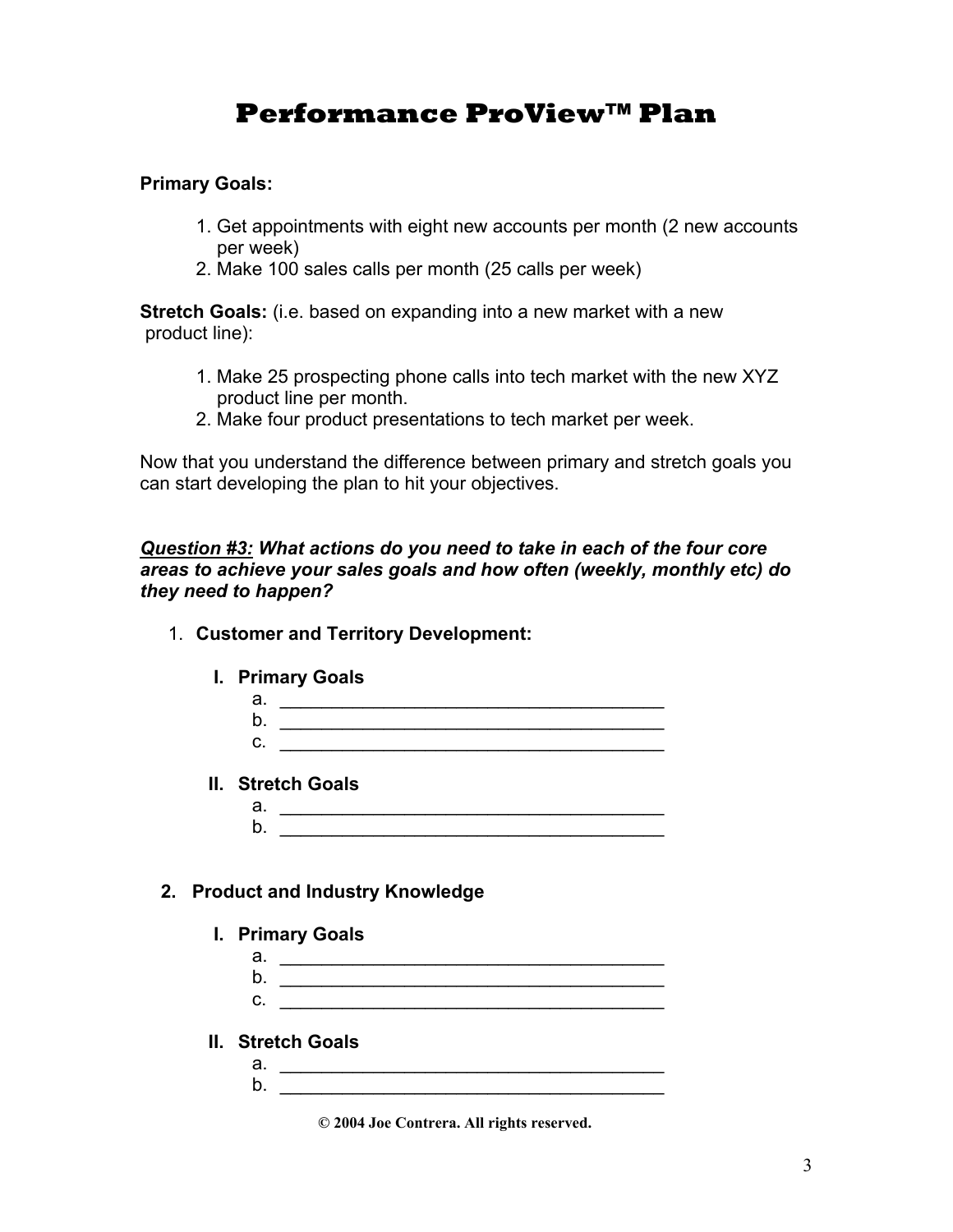- **3. Selling Expertise** 
	- **I. Primary Goals** 
		- $a.$  $b.$  $c.$   $\qquad \qquad \qquad$
	- **II. Stretch Goals** 
		- a. \_\_\_\_\_\_\_\_\_\_\_\_\_\_\_\_\_\_\_\_\_\_\_\_\_\_\_\_\_\_\_\_\_\_\_\_\_ b. \_\_\_\_\_\_\_\_\_\_\_\_\_\_\_\_\_\_\_\_\_\_\_\_\_\_\_\_\_\_\_\_\_\_\_\_\_

#### **4. Self-Development:**

- **I. Primary Goals** 
	- a. \_\_\_\_\_\_\_\_\_\_\_\_\_\_\_\_\_\_\_\_\_\_\_\_\_\_\_\_\_\_\_\_\_\_\_\_\_
	- b. \_\_\_\_\_\_\_\_\_\_\_\_\_\_\_\_\_\_\_\_\_\_\_\_\_\_\_\_\_\_\_\_\_\_\_\_\_  $c.$   $\qquad \qquad \qquad$
- **II. Stretch Goals** 
	- a. \_\_\_\_\_\_\_\_\_\_\_\_\_\_\_\_\_\_\_\_\_\_\_\_\_\_\_\_\_\_\_\_\_\_\_\_\_ b.

*Question #4: How could your Sales Manager support you in these four areas? (Be as specific as possible)* 

- **I. Customer and Territory Development** 
	- a.  $\frac{1}{2}$  =  $\frac{1}{2}$  =  $\frac{1}{2}$  =  $\frac{1}{2}$  =  $\frac{1}{2}$  =  $\frac{1}{2}$  =  $\frac{1}{2}$  =  $\frac{1}{2}$  =  $\frac{1}{2}$  =  $\frac{1}{2}$  =  $\frac{1}{2}$  =  $\frac{1}{2}$  =  $\frac{1}{2}$  =  $\frac{1}{2}$  =  $\frac{1}{2}$  =  $\frac{1}{2}$  =  $\frac{1}{2}$  =  $\frac{1}{2}$  =  $\$ b. \_\_\_\_\_\_\_\_\_\_\_\_\_\_\_\_\_\_\_\_\_\_\_\_\_\_\_\_\_\_\_\_\_\_\_\_\_ c. \_\_\_\_\_\_\_\_\_\_\_\_\_\_\_\_\_\_\_\_\_\_\_\_\_\_\_\_\_\_\_\_\_\_\_\_\_
- **II. Product and Industry Knowledge** 
	- a. \_\_\_\_\_\_\_\_\_\_\_\_\_\_\_\_\_\_\_\_\_\_\_\_\_\_\_\_\_\_\_\_\_\_\_\_\_ b. \_\_\_\_\_\_\_\_\_\_\_\_\_\_\_\_\_\_\_\_\_\_\_\_\_\_\_\_\_\_\_\_\_\_\_\_\_  $c.$   $\qquad \qquad$
- **III. Selling Expertise** 
	- a. \_\_\_\_\_\_\_\_\_\_\_\_\_\_\_\_\_\_\_\_\_\_\_\_\_\_\_\_\_\_\_\_\_\_\_\_\_ b. \_\_\_\_\_\_\_\_\_\_\_\_\_\_\_\_\_\_\_\_\_\_\_\_\_\_\_\_\_\_\_\_\_\_\_\_\_ c. \_\_\_\_\_\_\_\_\_\_\_\_\_\_\_\_\_\_\_\_\_\_\_\_\_\_\_\_\_\_\_\_\_\_\_\_\_

**© 2004 Joe Contrera. All rights reserved.**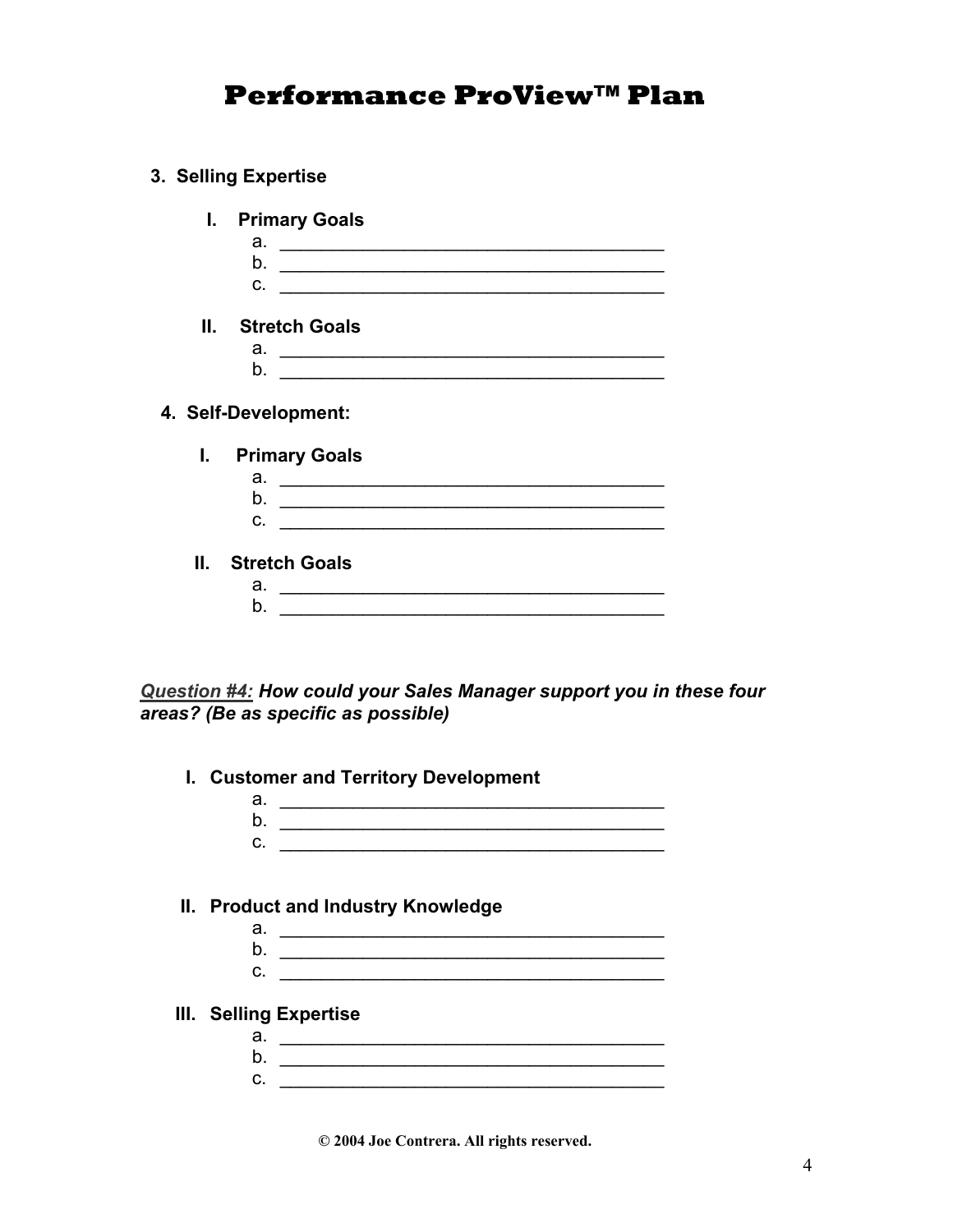#### IV. Self-Development

 $b.$   $\qquad \qquad$  $c.$   $\qquad \qquad$ 

#### Question #5: How will you know if you're on track?

| а. |  |
|----|--|
| b. |  |
| C. |  |
| d. |  |
| е. |  |
|    |  |

# Question #6: How do you want your Sales Manager to work with you if you<br>get off track?

| a. |  |
|----|--|
| D. |  |
| C. |  |
|    |  |

#### Question #7: How will you reward yourself? How often?

| Weekly: |  |  |  |
|---------|--|--|--|
|         |  |  |  |
|         |  |  |  |
|         |  |  |  |